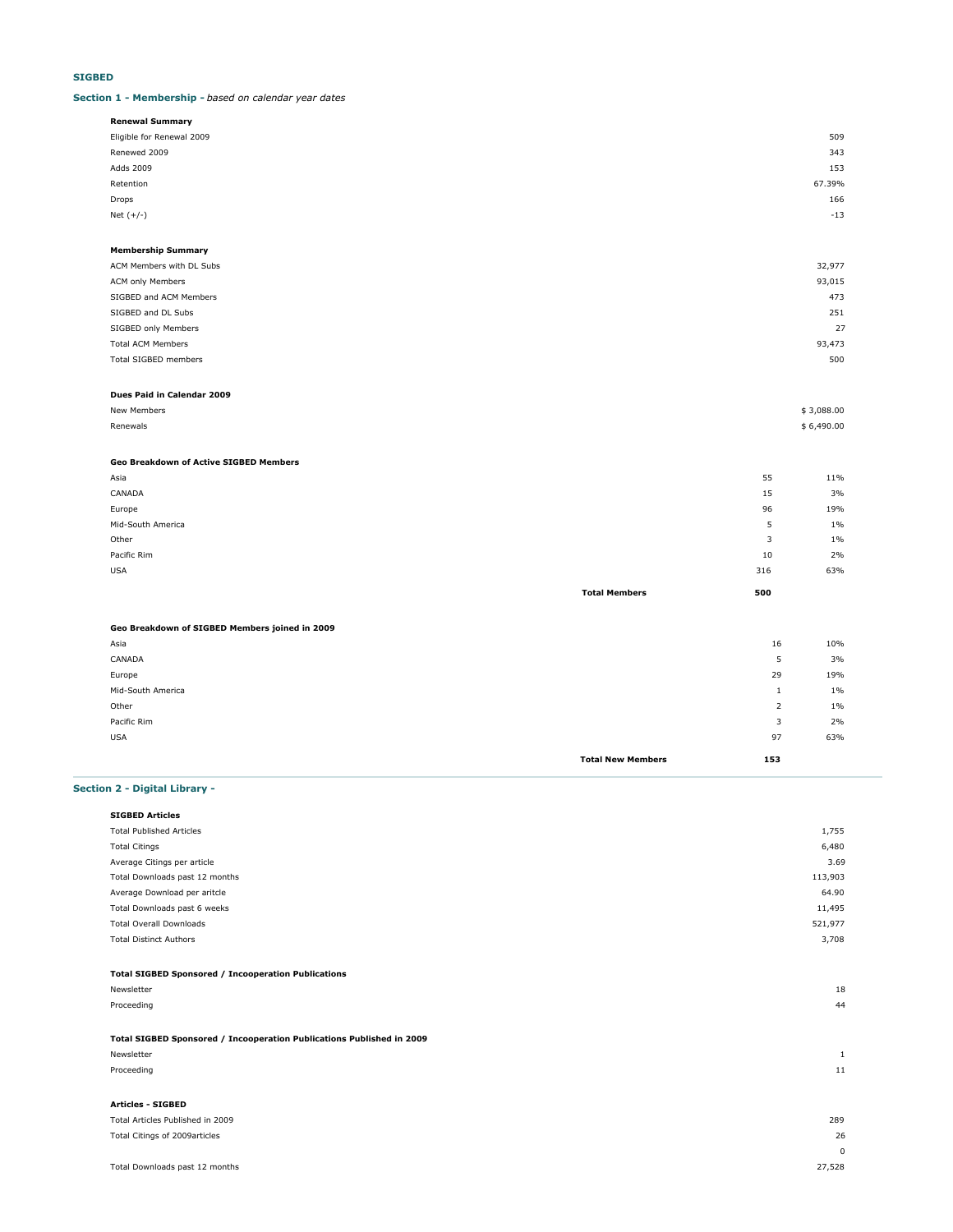|                                | $^{\circ}$ |
|--------------------------------|------------|
| Total Downloads past 6 weeks   | 3,064      |
| <b>Total Overall Downloads</b> | n/a        |
| <b>Total Distinct Authors</b>  | 908        |
|                                |            |
| <b>Articles - SIGBED</b>       |            |
| Year Published                 | Total      |
| 2004                           | 196        |
| 2005                           | 268        |
| 2006                           | 251        |
| 2007                           | 364        |
| 2008                           | 244        |
| 2009                           | 289        |
| 2010                           | 143        |
|                                |            |
| <b>Citations - SIGBED</b>      |            |
| Year Cited                     | Citings    |
| 2004                           | 38         |
| 2005                           | 349        |
| 2006                           | 764        |
| 2007                           | 1,372      |
| 2008                           | 1,457      |
| 2009                           | 2,147      |
| 2010                           | 511        |
|                                |            |

**Note:** SIGBED Review is issued quarterly electronically.

# **Section 3 - Chapters - Geographic Breakdown of Active SIGBED Chapters Total Active SIGBED Chapters 0 Chapter Type Breakdown of Active SIGBED Chapters Total Active SIGBED Chapters 0 Member Type Breakdown of Active SIGBED Chapters**

|  | <b>Local Chapter</b> | <b>Chapters</b> | <b>Chapter Members</b><br>. | <b>ACM</b> | <b>Non ACM</b> |  |
|--|----------------------|-----------------|-----------------------------|------------|----------------|--|
|  | <b>Totals</b>        |                 |                             |            |                |  |
|  |                      |                 |                             |            |                |  |

# **Section 4 - Events -**

|                     | Geographic Breakdown of 2009 Events |                         |                      |
|---------------------|-------------------------------------|-------------------------|----------------------|
|                     |                                     | Sponsored/ Co-Sponsored | <b>InCooperation</b> |
| Europe              |                                     | ٠                       | 3                    |
| <b>USA</b>          |                                     | 10                      |                      |
|                     | <b>Total Events</b>                 | 15                      | 4                    |
|                     | Sponsored/ Co-Sponsored Events      |                         |                      |
| <b>Total Events</b> |                                     |                         | 15                   |

Total Attendees 1,161

**Section 5 - Lists -**

| Lists                     |     |
|---------------------------|-----|
| Total Number of Lists     | ▵   |
| <b>Total Subscribers</b>  | 950 |
| Total Active SIG Members  | 440 |
| Total Expired SIG Members | 427 |
|                           |     |

**Section 6 - Web Site -** 

| <b>Sites for Calendar 2010</b>  |         |
|---------------------------------|---------|
| Total visits                    | 24,758  |
| Total page views                | 50,063  |
| Total hits                      | 172,545 |
| Total unique visitors           | 4,497   |
| Total repeat visitors           | 739     |
| Average visits per day          | 109     |
| Average visits per week         | 764     |
| Average visits per month        | 3,308   |
| Average unique visitors per day | 40      |
|                                 |         |